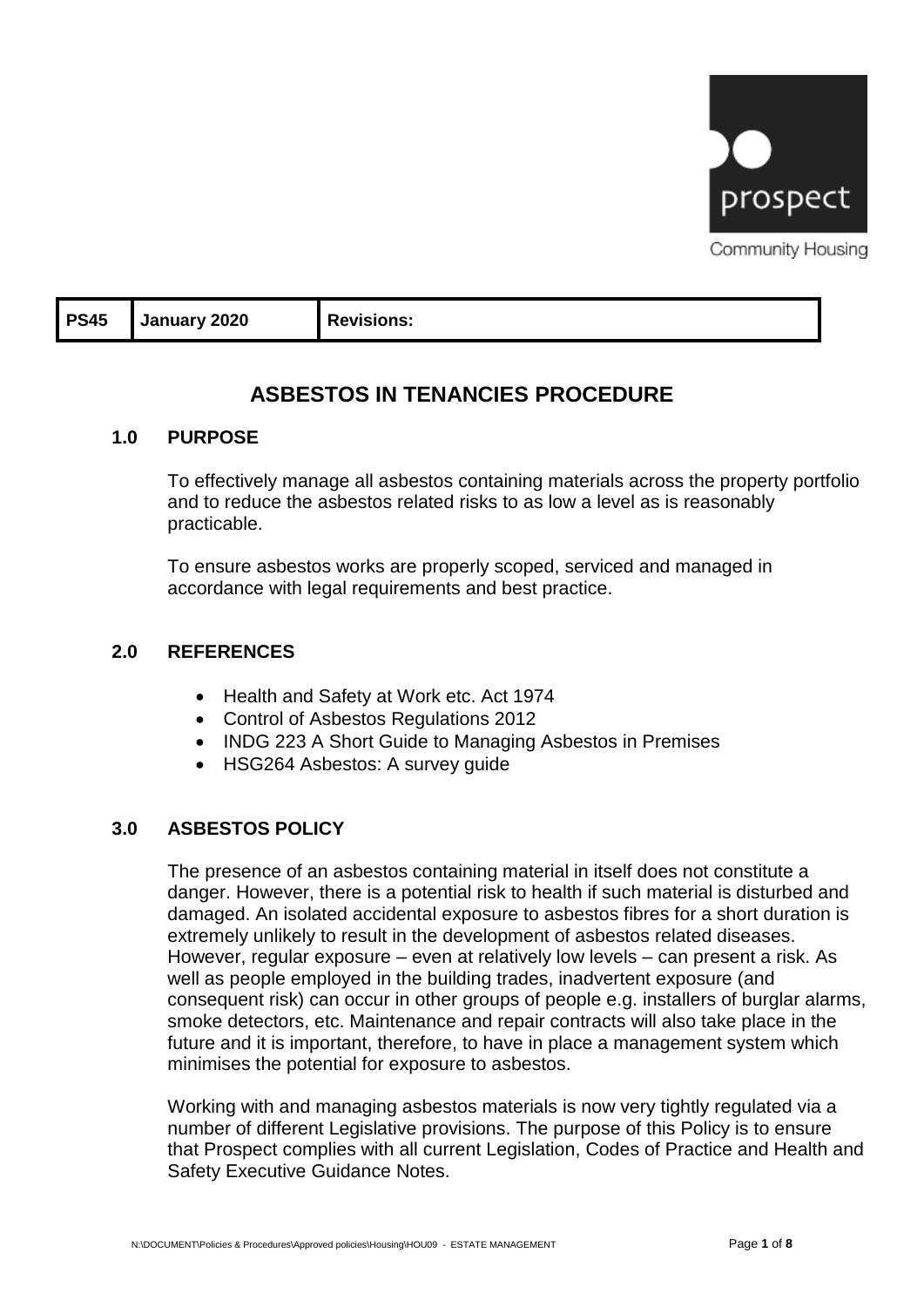#### Statement of Intent

It is the policy of Prospect to ensure that, as far as is reasonably practicable, no persons are exposed to risks to their health due to exposure to any asbestos containing materials that may be present in any of the properties it owns or occupies.

#### Procedural Statement

This Asbestos Procedure conforms with the Health and Safety at Work etc. Act 1974 and the Control of Asbestos Regulations 2012 and will apply to all buildings and all individuals employed by the Association, to contractors/subcontractors engaged by ourselves and to the our tenants.

Prospect's Procedure and on asbestos is to:

- Ensure the prevention of exposure to risks associated with asbestos containing materials;
- Ensure that any asbestos containing materials that may be present in any of its buildings are maintained in a condition so as to prevent the possibility of any harm to health occurring;
- Promote awareness of the risks from asbestos containing materials and the Management Procedures through training and induction of relevant staff. Key staff involved in the delivery of this Policy will receive annual re-training;
- Provide adequate resources to ensure the provision of appropriate information, instruction and training;
- Ensure a commitment to comply with all relevant asbestos legislation, Approved Codes of Practice, Health and Safety Executive Guidance Notes and to commit to the safe disposal of any asbestos waste in accordance with the appropriate legislation;
- Ensure that an appropriate asbestos surveying process remains in place, taking account of the need for Asbestos Management, Refurbishment and Demolition Surveys in accordance with current legislation and maintain an Asbestos Register;
- Implement an effective asbestos management strategy in order that appropriate measures such as encapsulation, labelling, inspection, working with, or removal of, the material can be undertaken;
- Ensure that an appropriate system is installed, maintained and implemented for the management of all asbestos containing materials identified in the Register. Such a system is to be capable of recording the risk, the needs and priorities for treatment and/or removal.
- Ensure that all Contractors and Sub Contractors engaged to carry out work on any of PROSPECT's buildings are provided with adequate information on asbestos which may be disturbed by their works;
- Ensure that information regarding the presence of asbestos is contained in tender documentation as may be appropriate;
- Ensure Licensed Contractors and/or Sub Contractors carry out ALL Asbestos Major Works and Competent Contractors carry out all Asbestos Minor Works;
- Ensure all Non Licensed Contractors carrying out Asbestos Minor Works are trained in safe working procedures and have appropriate insurance cover for the work being carried out;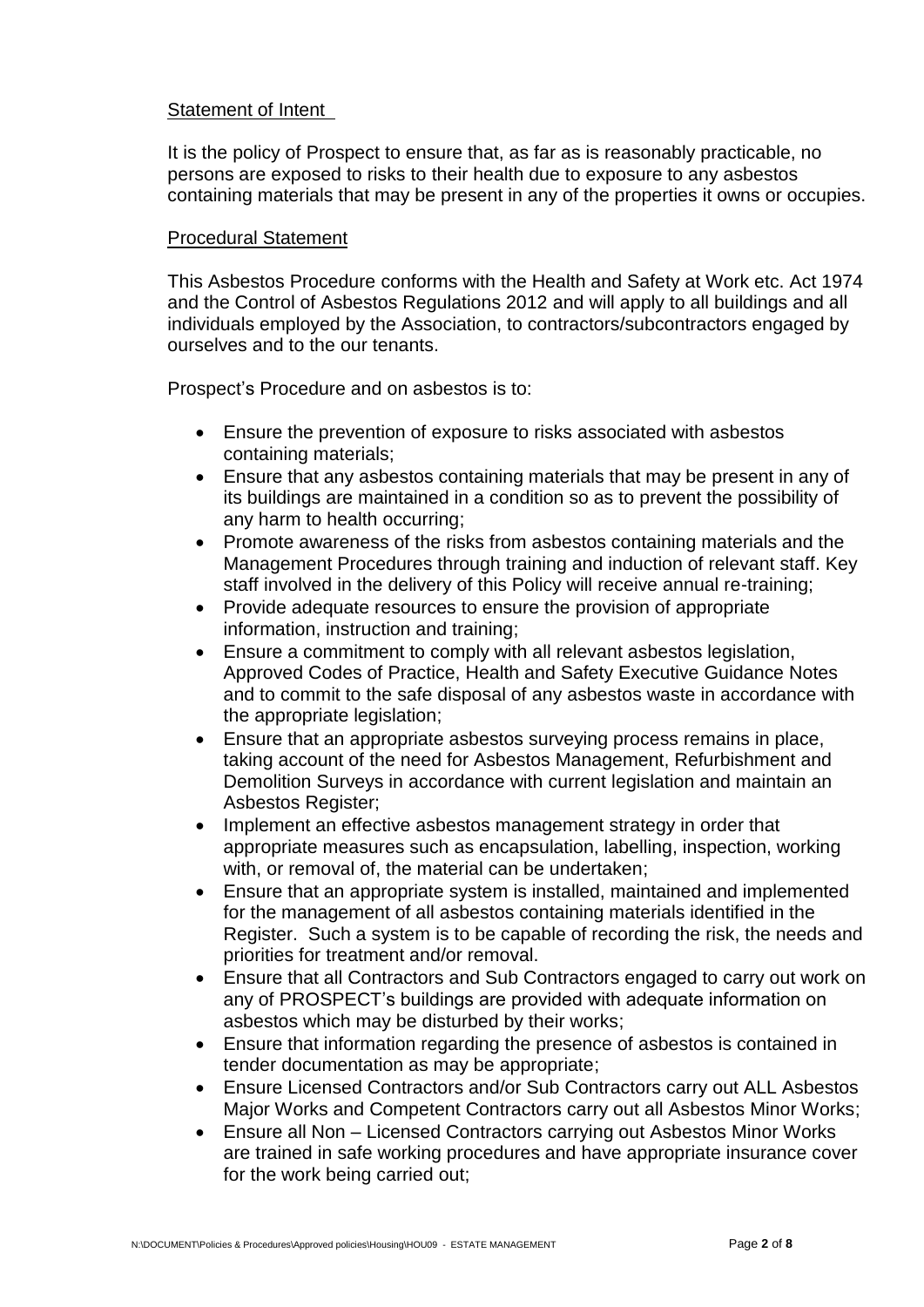- ensure that relevant staff of Prospect and contractors (as identified by a Training Needs Analysis) have appropriate training in this Policy and Procedures;
- Regularly review the Asbestos Management Policy and Procedures.

# **4.0 ASBESTOS ROLES**

Whilst the Property Services Manager for Prospect Community Housing will have responsibility for the overall asbestos management system, we will define and allocate roles and responsibilities to ensure the fulfilment of the policy and procedures on a practical level.

The defined roles will include an Asbestos Co-ordinator, who will be tasked with maintaining the Asbestos Register and for co-ordinating asbestos surveys and sampling as well as asbestos removal/remediation works. This role will also include liaison with 'non-asbestos' works contractors, ensuring that all appropriate asbestos information is provided and/or obtained and properly interpreted where works are liable to disturb the fabric of buildings.

# **5.0 PROHIBITION ON STAFF HANDLING ASBESTOS**

Unless properly trained to do so, no staff will be permitted to handle or work on asbestos containing materials.

### **6.0 IDEMTIFICATION OF SUSPECTED MATERIAL – DAMAGE, DISTURBED OR PREVIOUSLY UNIDENTIFIED**

It is the responsibility of all staff to report to the Asbestos Co-ordinator if they suspect that disturbed or damaged asbestos containing materials may be present in a building owned or occupied by Prospect. In a case where an accessible material is suspected of containing asbestos, and where this material may reasonably become disturbed, this would also apply.

In such cases, an external consultant having UKAS (United Kingdom Accreditation Service) accreditation for asbestos sampling and analysis, will be contacted to carry out identification.

If asbestos is identified within the sample, advice will be obtained from a competent consultant on the appropriate course of action.

Where damage to any material known to contain asbestos has taken place and is likely to give rise to airborne respirable fibre release, the Asbestos Co-ordinator will arrange for isolation of the area pending an investigation. S/he will arrange for air monitoring tests (measurement of airborne fibre concentrations) to be carried out and sampling and analysis will be carried out by an independent UKAS accredited company to determine the level of any potential contamination, or to provide reassurance that unacceptable contamination has not occurred.

Details of air test results will be made available for inspection and record purposes.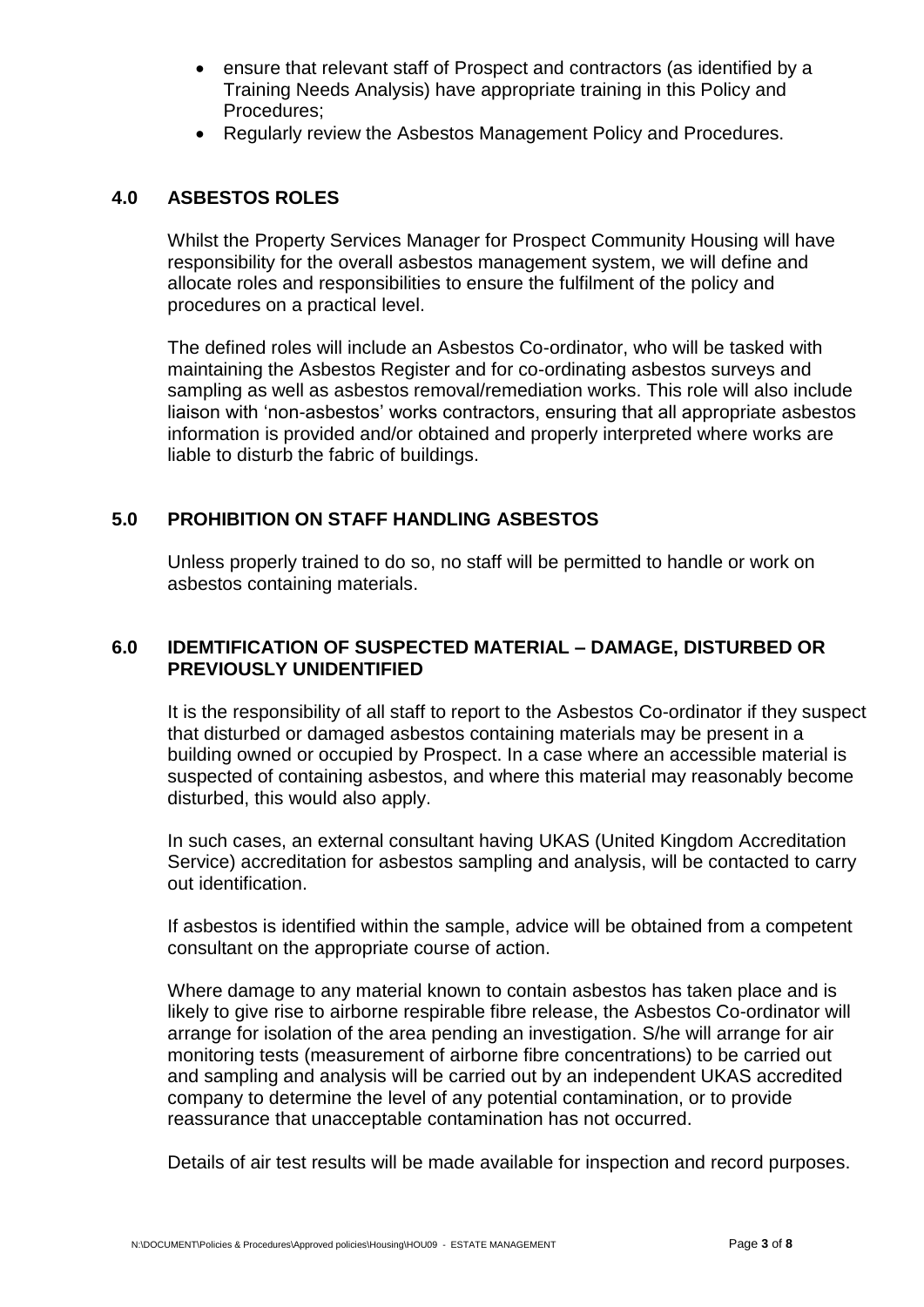Remedial action will be required when airborne fibre levels exceed 0.01 f/cc. The nature of the remedial work must be agreed with the Senior Manager Responsible for LFHS&W.

When remedial action becomes necessary after exposure, the relevant facts may have to be reported to the HSE in accordance with the Reporting of Injuries, Diseases and Dangerous Occurrences Regulations 2013 (RIDDOR). (Advice may be sought from a competent Asbestos Consultant to determine whether the incident is in fact RIDDIR reportable.)

# **7.0 ASBESTOS SURVEYS AND MANAGEMENT PLANS – NORMAL OCCUPANCY OF PREMISES**

Where our premises and common areas of housing stock were built or renovated prior to 2000, an Asbestos Management Survey programme will be carried out by a competent UKAS accredited asbestos management consultancy. (HSE expects that no asbestos containing materials would be in use from 2000.) The surveyor and ourselves should jointly determine an appropriate strategy to cost-effectively assess relevant premises, taking account of the permissibility of 'representative' surveying across properties of the same archetype and construction date.

Note that current legislation does not subject 'domestic dwellings' to the requirement for Asbestos Management Surveys (although Refurbishment and Demolition Surveys are required – see below). However, we will take a view on whether to adopt the increasingly common stance of undertaking Management Surveys to domestic dwellings.

The findings of all surveys undertaken will be used to prepare a register of asbestos containing materials (including their location and condition along with details on how best to manage / remediate the material) in all relevant premises.

An asbestos management plan will be developed and implemented, ensuring that all asbestos containing materials are properly managed. This will include procedures for re-inspecting materials and carrying out remedial works where necessary.

The "Asbestos Co-ordinator" will be responsible for maintaining the Registers, organising surveys and re-inspections, etc.

# **8.0 ASBESTOS SURVEYS – PRIOR TO WORK ON PREMISES**

Prior to any work being carried out on the fabric of (pre-2000) buildings, the asbestos register will be interrogated to determine whether asbestos may be encountered and appropriate precautions (including the use of HSE licensed contractors where necessary) will be taken. Where the works are likely to disturb material not included in the registers (e.g. behind wall panels, within voids, etc.), 8.2 will apply.

Prior to any refurbishment, demolition or repair works on building fabric, which is not known to be asbestos free, a competent UKAS accredited asbestos management consultancy will be commissioned to carry out a 'Refurbishment or Demolition' (i.e. intrusive) asbestos survey of the area to be worked upon. The surveyor and ourselves should jointly determine an appropriate strategy to cost-effectively assess relevant premises, taking account of the permissibility of 'representative' surveying across properties of the same archetype and construction date.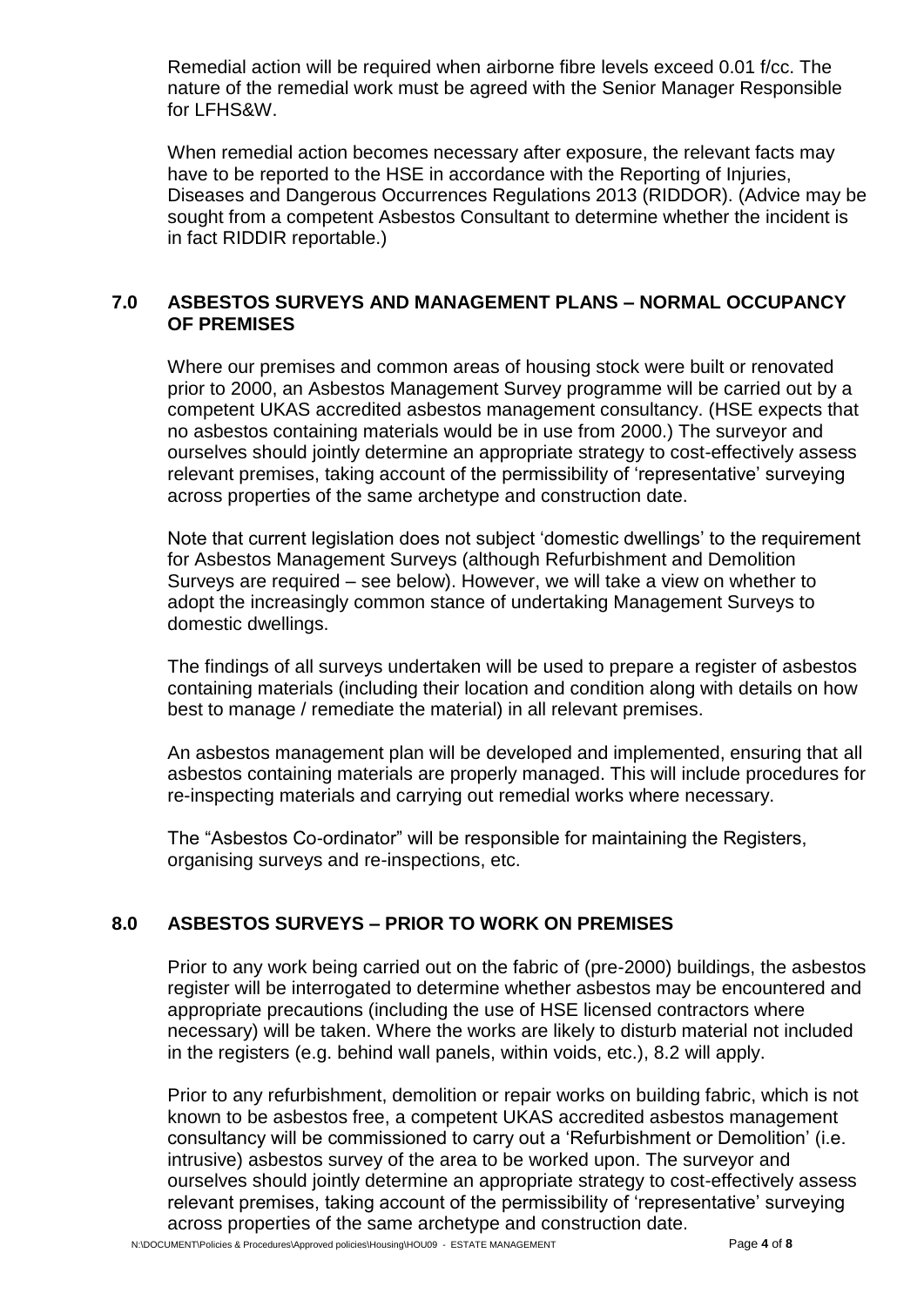Prior to works starting, the information obtained from Refurbishment/Demolition Surveys will be discussed with the proposed works contractor (or internal direct works staff) to ensure that asbestos containing materials will not be disturbed by their works. In the event that works would have the potential to disturb asbestos containing materials, appropriate measures will be taken, including the prior removal of asbestos containing materials, amendments to work programme, etc.

Records of all surveys and discussions with contractors will be retained in the Job File to demonstrate that asbestos was properly considered and appropriate actions taken to prevent disturbance and exposure.

# **9.0 WORK WITH ASBESTOS MATERIAL**

Most work likely to disturb or remove asbestos must be carried out by an HSE licensed asbestos removal contractor and notified to the HSE 14 days prior to commencement. However, the Control of Asbestos Regulations 2012 does allow work with certain lower risk asbestos containing materials (e.g. asbestos cement and asbestos textured coatings) to be carried out by non-licensed personnel and without notification to the HSE. The three categories of asbestos work are:

Major Works: Licensed works – 14 day notification and licenced contractor (highest risk work)

Minor Works: Notifiable non-licensed works – notification before works start and competent (non-licensed) contractor

Minor Works: Non-notifiable non-licensed works – no notification and competent (non-licensed contractor)

The following HSE flowchart shows the decision making process on appropriate classification of works: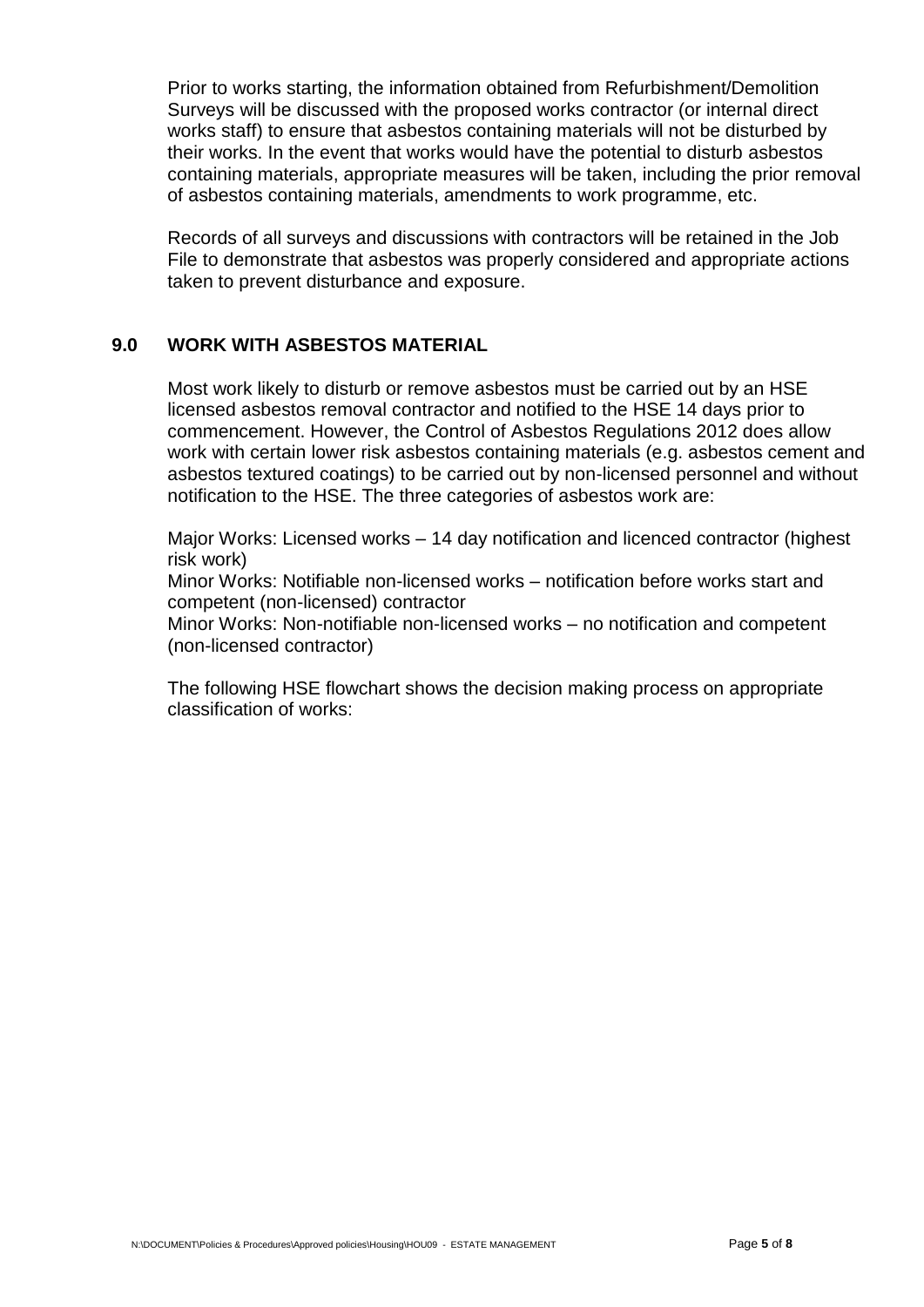#### **Decision flow chart**

Use this simple flow chart to help you decide who needs to do the work:

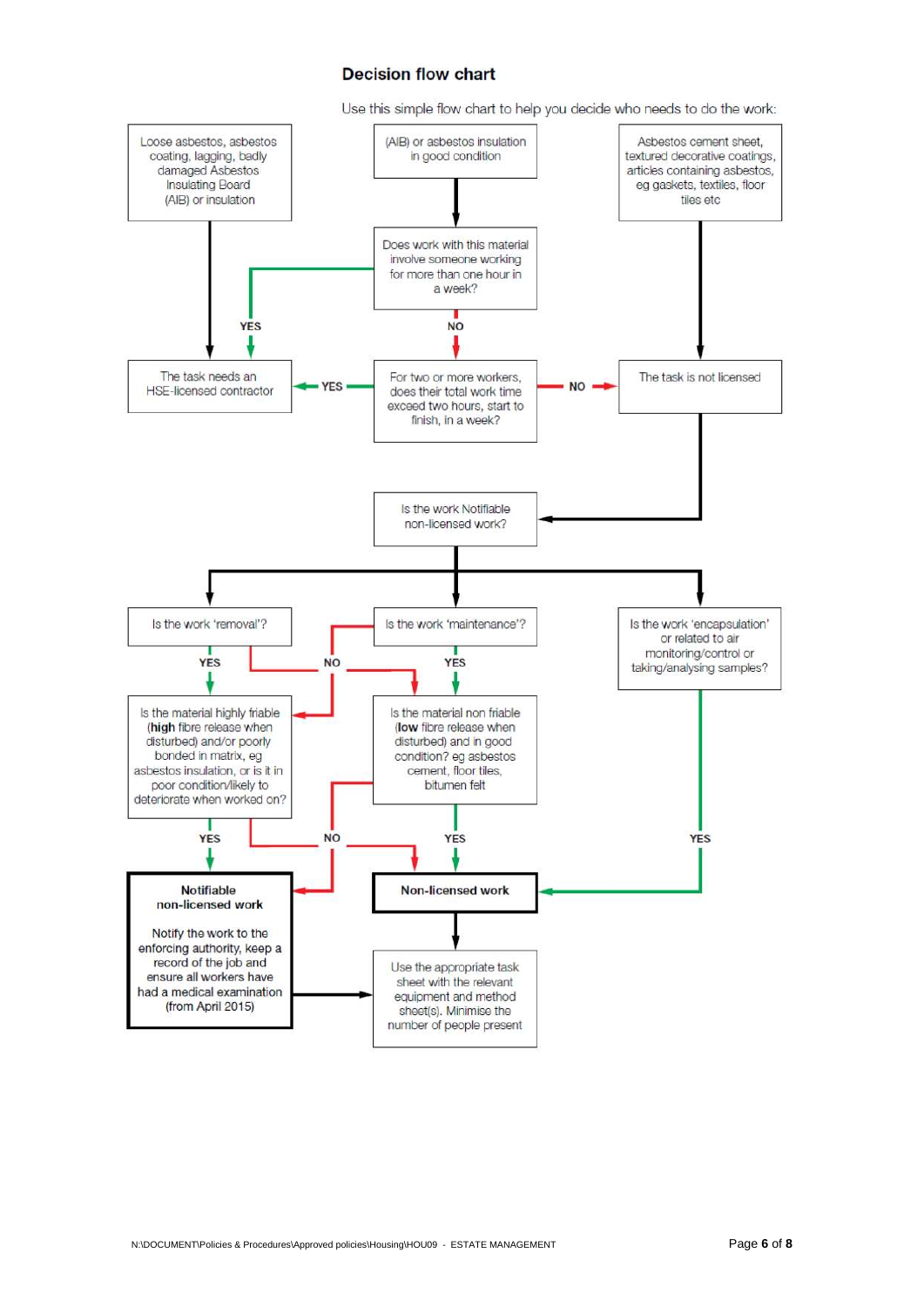Where any doubts exists over the correct classification or scope of asbestos works, advice will be sought from a competent UKAS accredited asbestos management consultancy prior to any works being carried out on asbestos containing materials. We may also appoint a competent Asbestos Project Management consultancy to scope, specify, tender and project manage asbestos contracts.

Where work does not require to be carried out by licensed contractors (i.e. Minor Works) it will, nevertheless, be undertaken in a safe manner, by appropriately trained personnel, reducing the generation of airborne dusts to as low a level as is reasonably practicable. All method statements and risk assessments for such work will be screened by a competent person prior to work commencing.

Where licensed contractors are required to carry out asbestos works, the following documentation will be requested from the contractor prior to commissioning, and copies kept in the job file:

- Current asbestos licence check on HSE website;
- insurance certificate indicating the insured is covered for asbestos work;
- A representative sample of medical examination certificates (conducted by an Employment Medical Advisory Service registered doctor) for personnel who will work on the job;
- A representative sample of training records for all personnel who will work on the job (asbestos management and handling courses), usually provided by a United Kingdom Asbestos Training Association (UKATA) member where applicable, notification of the job to the HSE 14 days prior to commencement;
- Method statement and risk assessment for the job (Plan of Work)

At the conclusion of all asbestos works (unless included within an Asbestos Project Management package), Prospect will directly appoint a UKAS accredited Asbestos Analyst to carry out the required level of inspection and test. For licensed works this will include a '4-stage clearance test' and for minor works this will include a visual inspection and reassurance air test. Care will be taken to ensure this is EXCLUDED from the contractor's initial proposal and price.

## **10.0 TENANTS INFORMATION AND WORK PROCEDURES**

Prospect Community Housing will establish its policy on informing tenants of the possibility of asbestos containing materials being present in pre-2000 housing and on the requirements for undertaking work on their dwellings. Any such information will be subject to a formal distribution procedure.

Prior to a tenant starting work which will interfere with the fabric and/or services of a property, tenants will be required to seek advance permission from ourselves. Before issuing permission, the Asbestos Register will be consulted and, where asbestos containing materials are identified within the proposed work zone the Maintenance Team will liaise with the tenant to ensure all appropriate actions are taken. Where the asbestos data is inconclusive (e.g. where a Refurbishment Survey has not been carried out, Prospect will review the request and decide whether to refuse permission or to arrange for a Refurbishment Survey to be carried out.